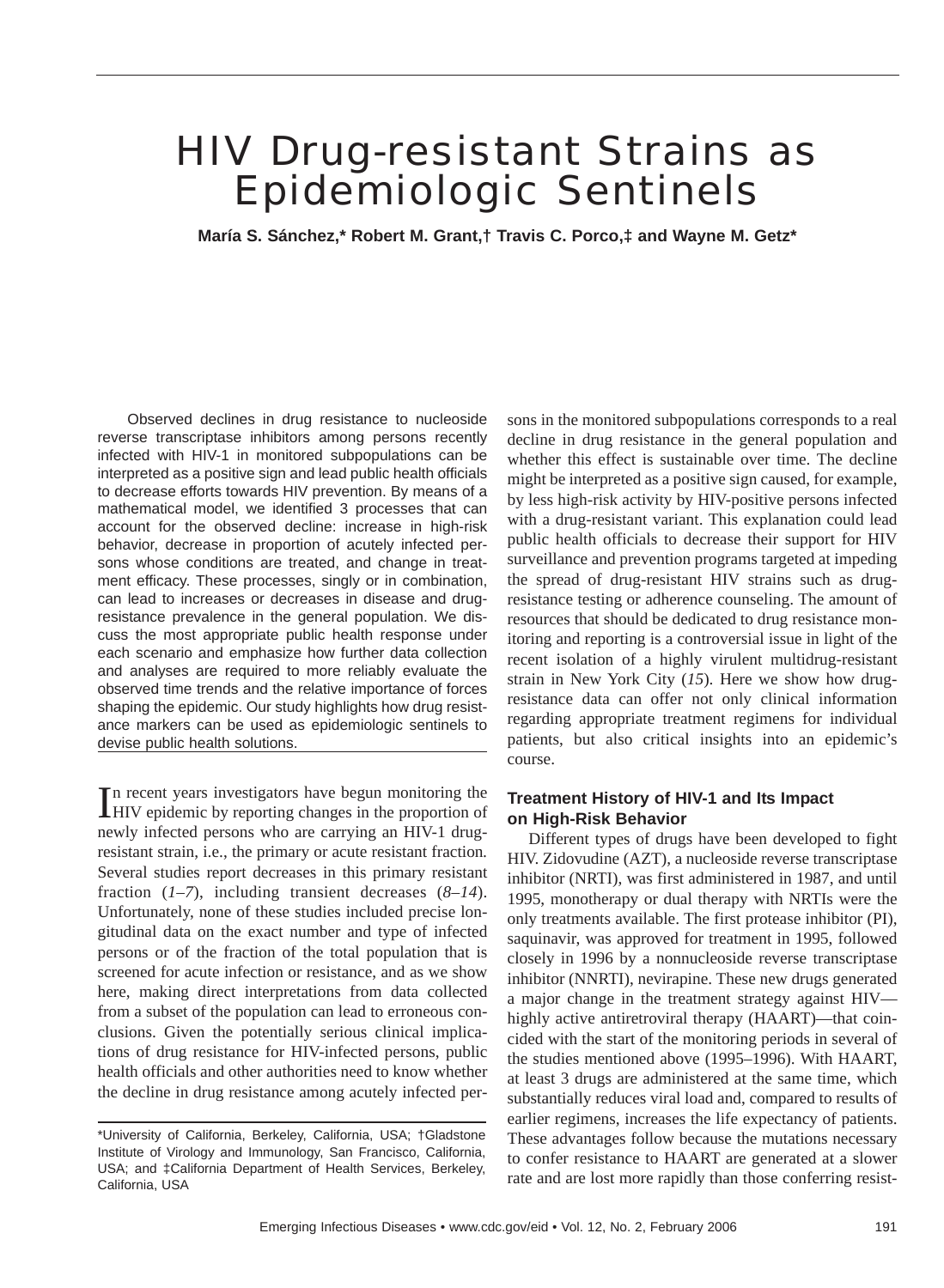## PERSPECTIVE

ance to monotherapy or dual therapy. Moreover, viral strains resistant to HAART are not as efficient at completing their own life cycle (e.g., their replication rates are lower), they may generate less illness and lower proportion of deaths among infected persons, and the viral strains are less likely to be transmitted to other persons.

The primary resistance time trends observed for NRTIs do not match those observed for the other 2 drug types. For example, in North America some researchers report a decrease in the proportion of persons recently infected with a drug-sensitive HIV strain resistant to NRTIs; this decrease is followed by an increase and subsequent decrease (*11–13*). The pattern is particularly noticeable in the study by Grant et al. (*12*), in which NRTI genotypic resistance decreased from ≈30% in 1997 to 5% in 1999, rose to 20% in 2000, and fell to 15% in 2001. Little et al. also found this trend in primary resistance to NNRTIs (*11*). These 2 studies (*11,12*) also documented a steady increase in the proportion of persons newly infected with a virus strain resistant to PIs. Here we focused on identifying the likely forces responsible for the time trends exhibited by viral strains resistant to NRTIs. We did so because their time trends are expected to provide better insight into the long-term dynamics of the epidemic than strains resistant to PIs or NNRTIs, given that NRTIs have been administered to more HIV-infected persons and for a longer period than the other 2 types of drugs (*16,17*).

Treatment optimism after the initial successes of HAART likely affected the subsequent dynamics of HIV because these favorable treatment outcomes led some persons to increase their high-risk behavior. Later it became apparent that HAART does not completely eliminate HIV from an infected person or impede its transmission. Moreover, when HAART first became implemented, the best strategy was believed to be "hit hard, hit early," because the medical community was trying to limit the expansion of HIV within an infected person's body and ameliorate the gradual deterioration of the patient's immune system. However, HAART can have considerable negative side effects, which affect the functioning of the gastrointestinal system, renal system, pancreas, and liver and produce changes in blood count, allergies, lactic acidosis, and other problems. As a result, treatment began to be delayed to balance the following factors: 1) containing the viral load, 2) minimizing the risk of drug-resistant mutants developing by limiting the amount of treatment time, and 3) reducing negative side effects.

## **Modeling Drug Resistance in HIV**

Empirical studies have shown that antiretroviral treatment (ARV) produces substantial changes in the viral dynamics at the within-host level that translate into substantial changes at the between-host level (*8,18,19*). Mathematical and computational models permit us to create simplified versions of complex realities that we can manipulate to further our understanding of their dynamic behavior. Consequently, numerous theoretical studies have investigated the impact of drug therapy on HIV dynamics at both levels (e.g., *20*). Initial HIV treatment models (e.g., *21–23*) addressed how ARVs might affect the infectiousness of treated persons, and the spread of HIV and its disease-induced deaths. The magnitude of the public health threat created by drug-resistant HIV strains was only recognized later. As a result, Zaric et al. presented a novel model that showed that adhering to treatment regimens would discourage the emergence of multidrug-resistant HIV strains in heterogeneous populations (*24*). Blower et al. developed a relatively simple but revealing deterministic compartmental framework (*25*) that has served as the reference point for most of the modeling studies subsequently done to investigate the effect of ARVs on disease incidence and prevalence, drug-resistance transmission and prevalence, AIDS death rate, and the potential to eradicate the HIV epidemic (*26–31*). Dangerfield et al. built a detailed HAART treatment model that accounts for persons in all 4 HIV stages, and the last is partitioned in earlyand late-stage AIDS (*32*). They investigated the effects of HAART on HIV incidence and prevalence, assuming different average efficacious periods and assimilation times for HAART, different infectivity probabilities when receiving HAART, and different increases in the mean number of sexual partners.

Blower and Volberding reviewed mathematical studies used to understand the dynamics of a drug-resistant HIV epidemic, predict the incidence and prevalence of drugresistant HIV strains, evaluate cost-benefit strategies, and assess the impact of public health policies (*33*). The general approach to these studies had been to construct a descriptive simplification of the epidemic by identifying critical categories and processes and to use this structure to make predictions, given a set of assumptions regarding the parameter values. In this regard, several studies have characterized the epidemic's trends as monotonic, including the fraction of new HIV infections that are drug resistant (e.g., *16,25,28,34*). Goudsmit et al. conducted an analysis in which including changes in treatment rates explained the nonmonotonic trends of zidovudine resistance observed in a cohort of newly infected homosexual men enrolled in the Amsterdam Cohort Study (*1*).

In our previous study (*35*), we extended the basic modeling framework detailed in (*25*) to incorporate additional complexity, including 2–3 separate categories of acutely infected persons, depending on whether a person was infected with a drug-sensitive HIV strain, a strain resistant to monotherapy, or a strain resistant to triple-drug therapy. In doing so, we were able to distinguish among acutely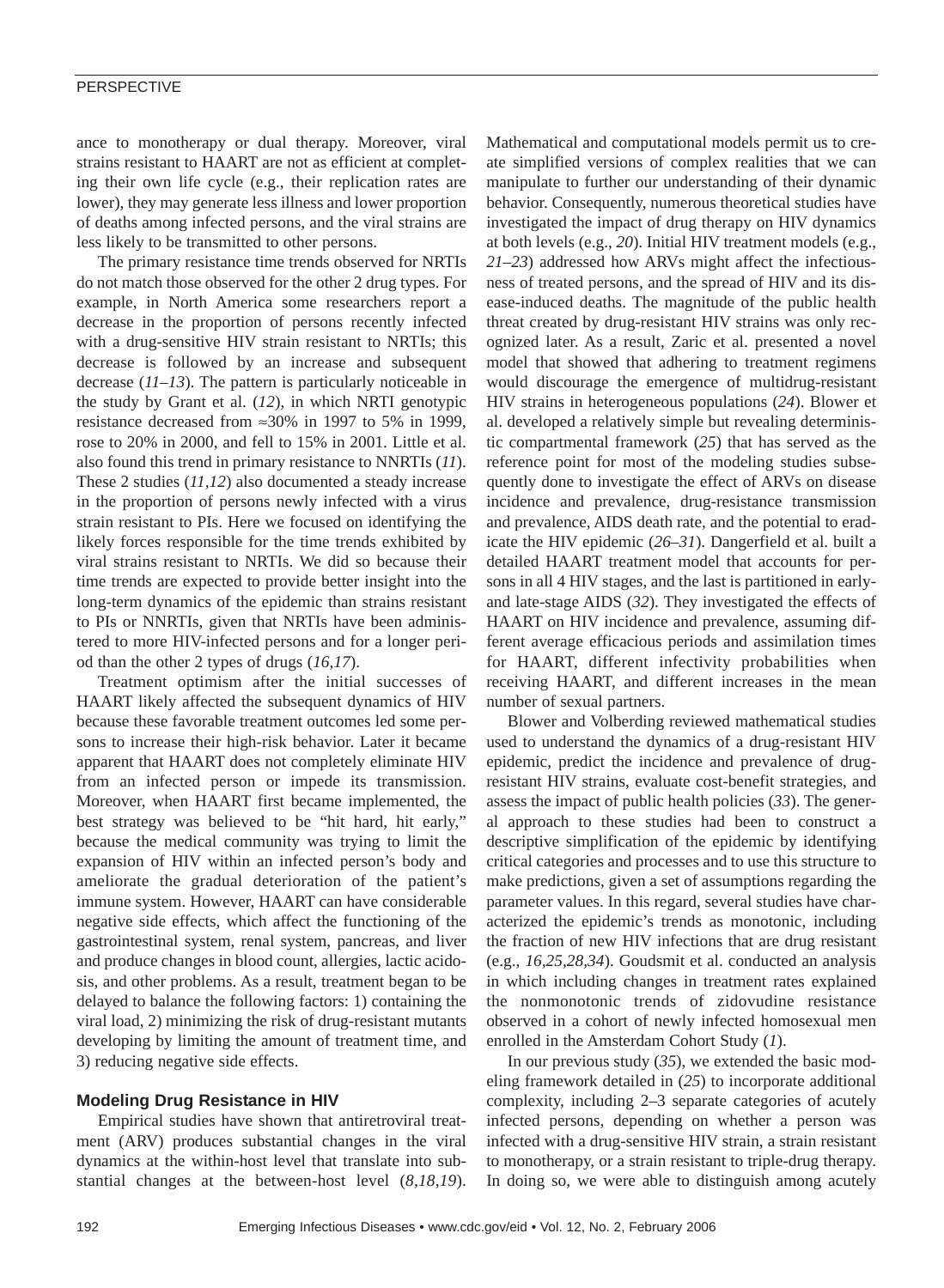infected persons, who are clinically and epidemiologically distinct from uninfected and chronically infected persons (e.g., we can consider them to engage more frequently in high-risk behavior (*2*) than chronically infected persons). We also counted these categories separately and tracked their temporal trends and better channeled the different categories through the model, according to the different processes acting on them (such as a decrease in the proportion of persons receiving treatment among those recently infected, an effect that did not occur in persons in the chronic phase). We also created 10 subcategories in the chronically infected stage to more accurately represent the progression of persons from the acute stage of infection to AIDS (*35*). Moreover, because our intent was to explain observed trends rather than to make future predictions, we adopted a specific approach that consisted in altering individually the value of each parameter during a given simulation (as was done in [*1*] with treatment rates of all persons), rather than running simulations with a set of fixed parameters and comparing outcomes across runs.

## **Primary Resistant Fraction**

The most direct explanation for the decrease in the observed proportion of newly infected persons infected with NRTI-resistant HIV-1 strains is that resistance to NRTIs in the recently HIV-infected population is declining. Unfortunately, the data need to be further evaluated because the HIV infection status of every person in the general population has not been monitored. We therefore do not have absolute numbers for these time trends, but only the relative numbers obtained from monitored subpopulations, which consist of consenting persons enrolled in research programs at specific locations. To be eligible to participate in these programs, patients had to display symptoms typical of an acute HIV seroconversion syndrome or have recently engaged in risky activities that could have placed them at risk of contracting HIV. Accordingly, what has decreased is the fraction of drugresistant carriers among the pool of recently infected HIV patients who are willing to participate in particular research programs and attend clinics involved in these studies. The time trends exhibited by the variable representing the actual counts of all the newly infected persons who are carriers for a resistant strain in the general population may or may not be a direct match to those of the monitored subpopulations.

These points are best illustrated by considering the fraction of recently infected persons who are carriers of a drugresistant strain (primary resistant fraction,  $F_R$ ), defined mathematically as

$$
F_R = \frac{R}{S+R}
$$

,

where *S* is the number of persons initially infected with a drug-sensitive strain, and *R* is the number of persons initially infected with a drug-resistant strain. This fraction may decrease because *R* decreases (fewer newly infected persons have a strain that is drug resistant), or because *S* increases (more newly infected persons carry drug-sensitive strains). If both *S* and *R* increase or decrease by the same proportion,  $F_R$  remains unchanged. As explained below, the benefit of using this variable's time trends to further our understanding of the past, present, and future of the HIV epidemic is that underlying alterations in the relative values of drug-sensitive and drug-resistant strains may arise from a variety of mechanisms with critically different epidemiologic outcomes.

To determine which processes could have caused the observed decrease in  $F_R$ , we built a mathematical model of HIV transmission (Figure 1); a more mathematically detailed explanation of our analysis can be found in our previous study (*35*). We then simulated the epidemic using this model and varied each of the parameters shown in Figure 1 (e.g., the average number of high-risk contacts in 1 year, the likelihood of transmitting HIV given a high-risk contact, the fraction of persons with acute or chronic HIV



Figure 1. Flow chart of the different categories and flows considered in our model system. For simplicity, we considered 1 type of treatment when analyzing the effects of an increase in high-risk behavior and treatment delay. When considering the effects of overall change in treatment strategy, all categories and flows were included in the analysis. Abbreviations: *m*, mortality (composed of background deaths for all categories, and for persons in the chronic phase of infection, HIV-related deaths are included); Rx, treatment; R, resistance; M, monotherapy; H, highly active antiretroviral therapy (HAART). Color code for the categories' encircling ovals: black (uninfected); purple (wild type); blue (monotherapy resistant strain); green (HAART-resistant strain). Background code of oval categories: no fill (untreated); tan (monotherapy); gray (HAART). Code for the categories' encircling ovals: single, no staging (uninfected and acutely infected); double, staged categories (persons in the chronic phase).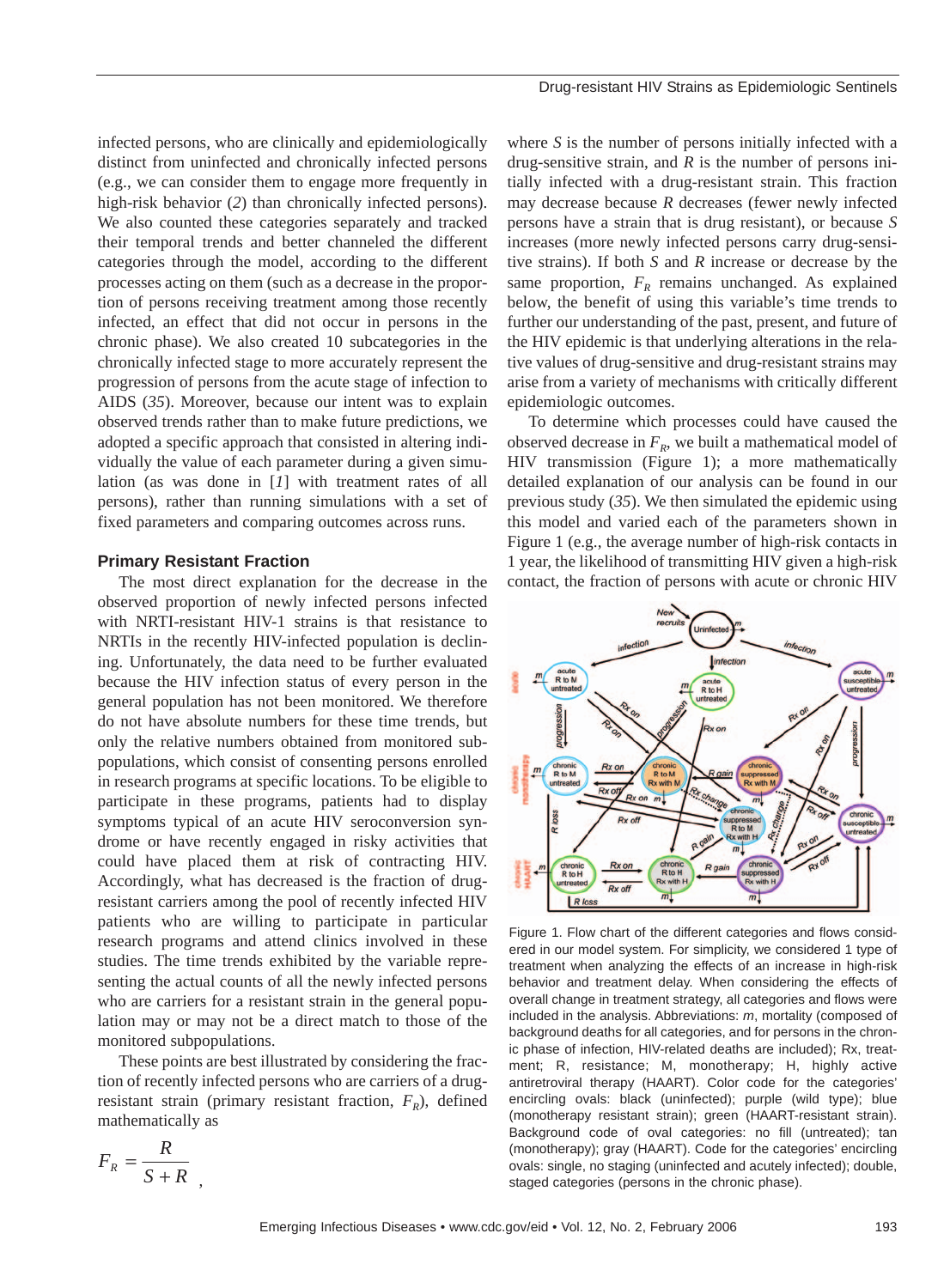## PERSPECTIVE

infection that are placed on treatment each year, the likelihood of generating or losing drug resistance in 1 year). Once we determined which processes can cause a decrease in the acute fraction infected with a drug-resistant strain, we evaluated whether the process had occurred in industrialized countries in recent years. If so, we could consider the process as a potential contributor to the observed trends. As a result, we identified 3 independent processes that caused a decrease in  $F_R$  and were consistent with the history of the HIV-1 epidemic in industrialized countries from 1995 to 2001: 1) overall increase in risky behavior, 2) decrease in the fraction of individuals in the acute phase who are placed on treatment, and 3) increase in the efficacy of treatment. Goudsmit et al. also found that discontinuation of monotherapy with zidovudine in 1996 explained the observed drop in zidovudine resistance in patients newly infected with HIV in the Amsterdam Cohort Study (*1*).

Figure 2A illustrates the outcomes of running the model given our manipulation of the parameter values characterizing these 3 processes. We obtained the same qualitative patterns across all reasonable combinations of parameter values. When high-risk behavior increases, the drug-sensitive strain has an initial advantage over the drug-resistant strain because of its higher transmission rate, and it increases to its equilibrium prevalence value at a faster pace than the drug-resistant strain. This increase causes a temporary decrease in  $F_R$  (solid trajectory, Figure 2A). The decrease is only temporary because the relative equilibrium prevalence value of the strains is independent of the risky behavior rate, and the relative prevalence value among acute  $F_R$  returns to its original value before the perturbation (*35*). If fewer persons are treated, fewer patients will be generating and transmitting drug-resistant strains (dashed trajectory, Figure 2A). The change in treatment efficacy also leads to a decrease in  $F_R$  because drug-resistant strains are harder to generate and are less likely to be transmitted under treatment with HAART than under monotherapy with AZT (dotted trajectory, Figure 2A). Figure 2A shows that the long-term behavior of the primary resistant fraction is substantially different under the 3 scenarios, even though it initially decreases for all 3.

### **Course of the HIV Epidemic**

How do these 3 processes (increase in high-risk behavior, treatment delay, and greater treatment efficacy) impact the course of the HIV epidemic? Are these effects comparable or are they sufficiently different such that the policy implications will vary according to which one we interpret to be the leading cause for the observed decline? To address these questions, we determined the short- and long-term changes induced by these processes on 2 variables of critical public health importance for which we do not have reliable measurements: prevalence of disease



Figure 2. Time trends for A) proportion of persons in the acute phase infected with a resistant viral strain, B) disease prevalence in the population, and C) resistance prevalence in the population. At time *t* = 10 years, we introduce a 1) increase in high-risk behavior from 2 to 4 contacts/person/year, or 2) decrease in the yearly fraction of acutely infected persons on treatment from 0.4 to 0.1, or 3) increase in treatment efficacy from monotherapy with zidovudine (AZT) to highly active antiretroviral therapy (HAART). All other parameter values and conditions are as reported by Sánchez et al. (*35*). At *t* = 0, there is 1 infected person in a population of 100,000. For the first 2 processes, we let the simulations reach equilibrium and then introduced the change. The graphs show the trajectories starting at equilibrium and the changes occurring after 10 years. The third process reconstructs San Francisco's historical time frame for the treatment regimen change. Now the epidemic runs without treatment for 30 years, monotherapy with AZT follows for 10 years, and HAART begins at *t* = 40. To facilitate the comparison with the first 2 processes, we graphed the dynamics of the treatment change from the moment AZT was introduced.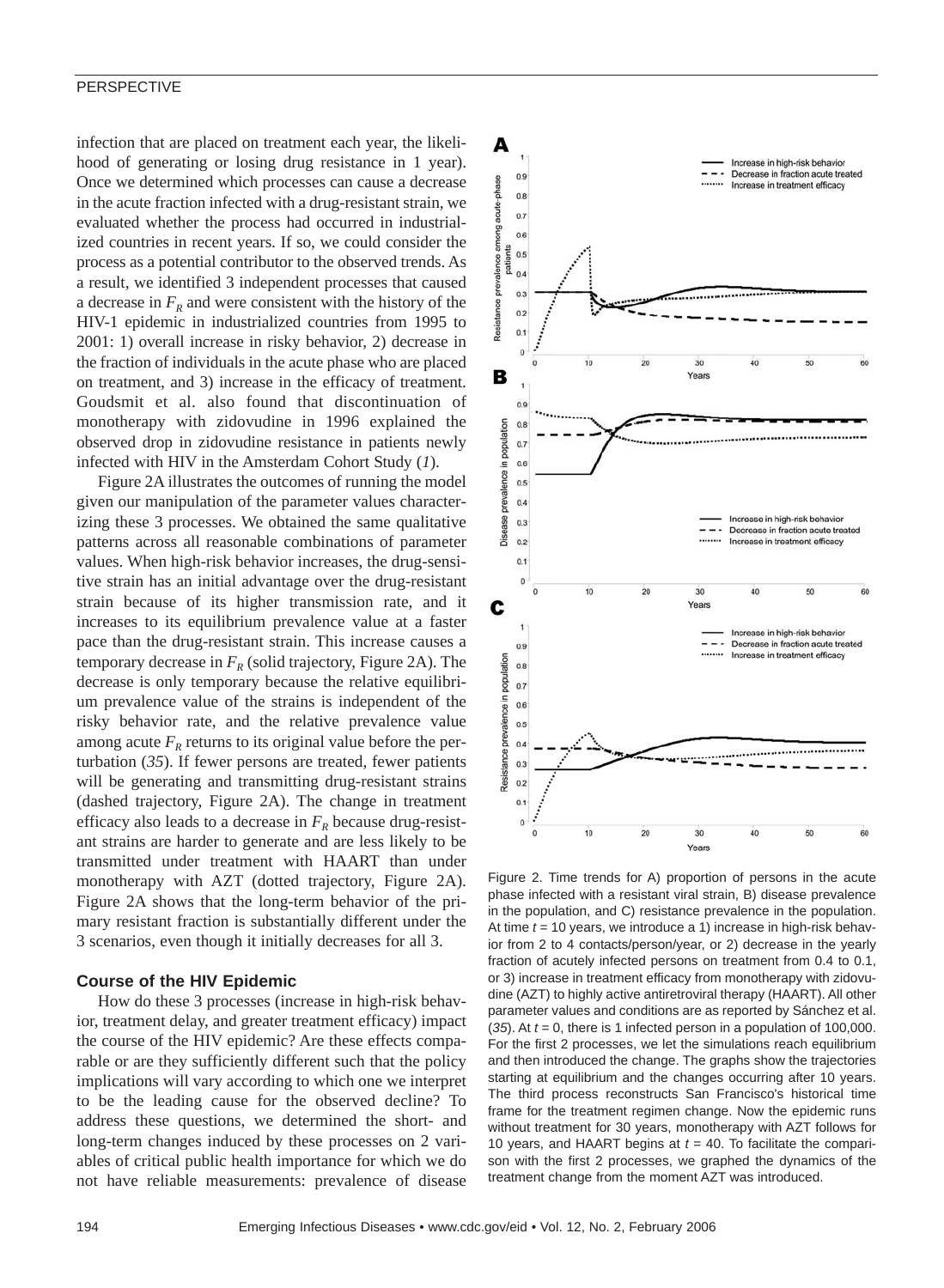(i.e., overall fraction of persons infected with HIV in the general population) and prevalence of drug resistance (i.e., overall fraction of persons infected with a drug-resistant HIV strain in the general population). By doing so, we use time trend changes in the relative prevalence values of 2 viral strains (i.e., the fraction  $F_R$  defined above) to make inferences about changes in the absolute values of disease and resistance prevalence in the population (i.e., actual counts of infected persons and carriers of drug-resistant infections in the general population). Figures 2B and 2C show that the 3 factors we identified as causing a decrease in the primary resistant fraction are predicted to force different and permanent, long-term changes in disease and drug-resistance prevalence. A synopsis of our findings is provided in the Table.

## **Policy Implications and Comparison with the Data**

Our results demonstrate how a decrease in the fraction of persons recently infected with a drug-resistant HIV strain can occur not only when the epidemiologic conditions improve (i.e., disease and drug-resistance prevalence in the population decrease), but also when the epidemic worsens (i.e., disease and drug-resistance prevalence increase). The 3 processes that can generate the decrease in primary resistance are not mutually exclusive, and probably all have contributed to the observed time course of  $F_R$ . The challenge now is to identify which one has had the greatest effect on the recent trends of disease and drugresistance prevalence in the HIV-1 epidemic.

If an increase in high-risk behavior has dominated HIV-1 epidemiology since the onset of HAART, then the decrease in primary resistance, counter to intuition, signals a worsening of the epidemic: a greater number of persons may have become infected, and a greater number of persons may be infected with a viral strain resistant to drug therapy. Other studies have obtained similar conclusions (e.g., *28,29,31,32*). If this is the case, the public health response to the decrease in drug-resistance levels among the acutely infected should be to expand programs aimed at reducing high-risk behavior.

Determining the most appropriate public health response is difficult if a decrease in the fraction of acutely ill persons receiving treatment is the main driving force of the HIV epidemic. Under this scenario, the indications for treating acutely infected persons may need to be modified

by taking into account the potential balance between an increased number of infected persons as opposed to a decreased number of carriers of drug-resistant infections. Cost-benefit analyses of this nature are an intrinsic part of public health policy (*33*). In any case, we do not expect this process to be the main driving force responsible for recent trends in disease and drug resistance in the HIV-1 epidemic because the number of persons in the acute phase of HIV infection is much smaller than that in the chronic phase (1), and a large proportion of chronically infected patients received HAART at the beginning of the study period (*36*). Moreover, new treatment regimens, such as structured treatment interruptions and drug holidays, may have affected recent drug-resistance trends (*36*).

The most favorable outcome occurs if the increase in treatment efficacy brought about with HAART is the most important process determining recent HIV-1 trends. Now both the prevalence of the disease and of drug resistance in the population are decreasing, and therefore the decline in drug-resistance prevalence among the acutely infected is a positive sign (*25,26,32*). Results under this scenario underscore the importance of public health interventions directed toward increasing the number of persons receiving treatment (we must keep in mind that these results assume that the fraction of persons treated remains constant).

However, the uncertainty in the parameters does not allow us to readily distinguish between the 3 likely scenarios. Moreover, we cannot be sure that the trends observed correspond to a real decrease in  $F_R$ , or are simply fluctuations due to stochastic or sampling phenomena around a monotonically increasing time trend (*11,18,25,34,37–39*). Little et al. and Grant et al. report trends consistent with the first scenario: the decrease in the fraction of persons infected with an NRTI-resistant strain is followed by an increase and subsequent decrease (*11–13*). Several authors report biphasic patterns of alternating trends (*1,2,5,9,10,14*), which are not necessarily correlated with an increase in non-B subtypes (*8*). Other studies report overall increasing (*38*), stable (*40*), and decreasing (*3,4,6,7*) trends in the proportion of persons recently infected with an NRTI drug-resistant HIV-1 strain. These studies, together with our results, highlight why disease surveillance must be increased, with additional data collection and analyses, to fully understand the present and future course of the HIV epidemic. In this regard, mathematical modeling can provide a crucial tool for the correct

| Table. Impact of an increase in high-risk behavior, decrease in the fraction of acute HIV infected persons receiving treatment, and<br>increase in treatment efficacy on the primary resistant fraction, disease, and resistance prevalence in the overall population |                            |                    |                       |  |
|-----------------------------------------------------------------------------------------------------------------------------------------------------------------------------------------------------------------------------------------------------------------------|----------------------------|--------------------|-----------------------|--|
|                                                                                                                                                                                                                                                                       |                            | Effect             |                       |  |
| Cause                                                                                                                                                                                                                                                                 | Primary resistant fraction | Disease prevalence | Resistance prevalence |  |
| Increase in high-risk behavior                                                                                                                                                                                                                                        | Temporary decrease         | Permanent increase | Permanent increase    |  |
| Decrease in fraction acute treated                                                                                                                                                                                                                                    | Permanent decrease         | Permanent increase | Permanent decrease    |  |
| Increase in treatment efficacy                                                                                                                                                                                                                                        | Permanent decrease         | Permanent decrease | Permanent decrease    |  |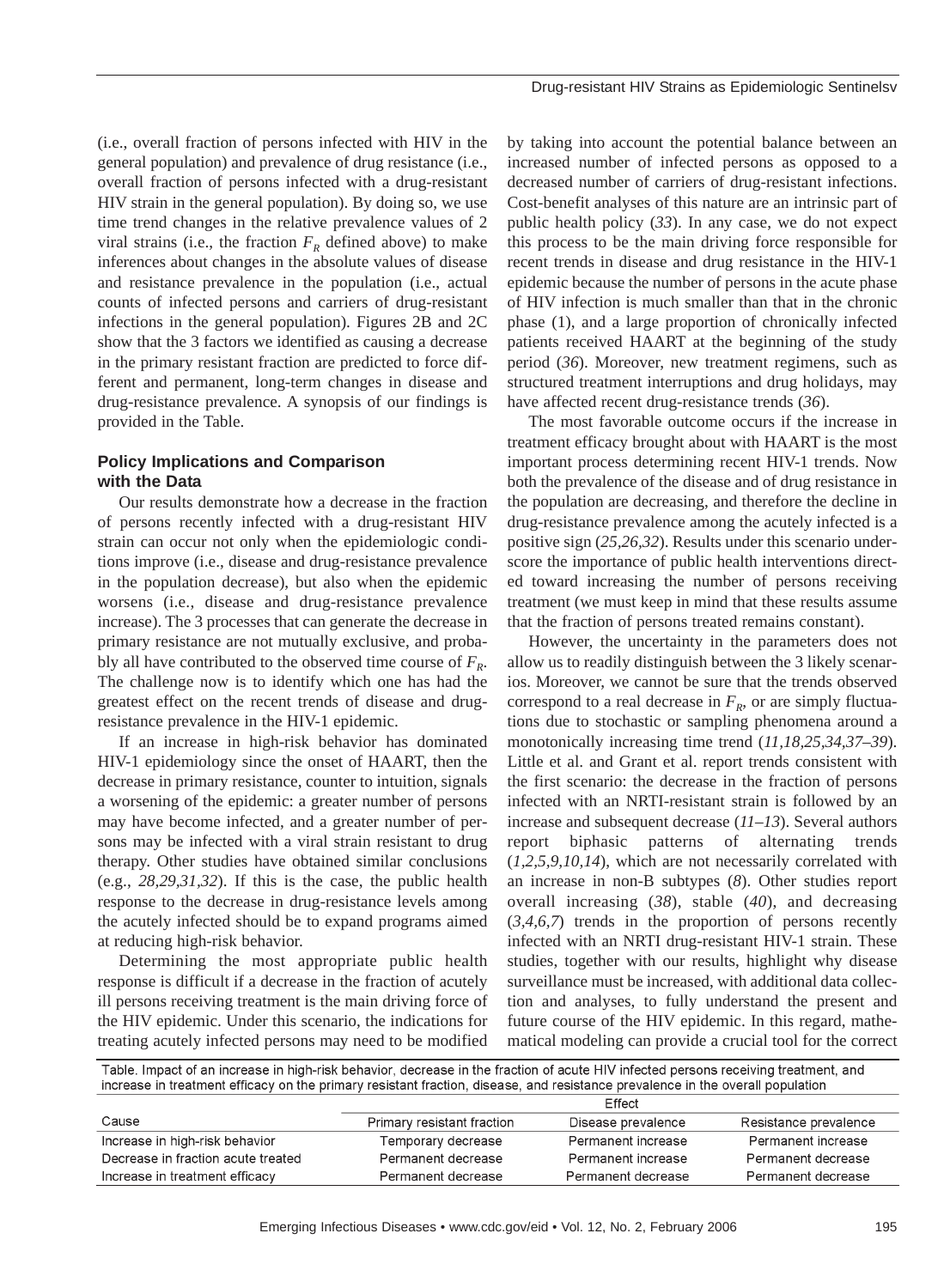## PERSPECTIVE

interpretation of epidemiologic data by identifying the processes responsible for generating observed time trends and characterizing their potential implications for public health programs.

#### **Conclusion**

Our mathematical analysis shows that the observed time trends of measurable quantities from particular subgroups of infected persons (such as primary drug resistance in monitored subpopulations) can correspond to different and unexpected time trends of variables of critical public health interest that are not measured directly in the general population. On the other hand, with the appropriate analyses, information on drug resistant strains can be used not only to guide treatment in individual patients, but also as epidemiologic sentinels to help devise public health solutions. Because changes in the relative value of 2 strains that vary in any of their life history traits (such as their ability to be transmitted, to be suppressed when in the presence of drug therapies, or to lose mutations that confer drug resistance) can show information on an epidemic's trends, the reasoning and methods we used in this study can be applied equally well to understand the epidemiology of any genetically variable microbe.

#### **Acknowledgments**

Special thanks go to Jason Barbour and 2 anonymous reviewers for their careful reading of the manuscript and their insightful suggestions. We also acknowledge Joyce Troiano, Holly Ganz, Eran Karmon, James O. Lloyd-Smith, and other members of Wayne M. Getz's laboratory for their help throughout this study.

This research was supported by NIH-NIDA grant no. POHC01000726 (M.S.S.), NIH-NIDA R01-D10135 grant (T.C.P. and W.M.G.) and the James S. McDonnell Foundation (W.M.G.).

Dr Sánchez is a postdoctoral fellow in the Department of Environmental Science, Policy and Management, University of California, Berkeley. Her main research interests include the theoretical study of infectious disease epidemics and applications to public health intervention, as well as the evolutionary implications of host-parasite associations.

#### **References**

- 1. Goudsmit J, Weverling GJ, van der Hoek L, de Ronde A, Miedema F, Coutinho RA, et al. Carrier rate of zidovudine-resistant HIV-1: the impact of failing therapy on transmission of resistant strains. AIDS. 2001;15:2293–301.
- 2. Yerly S, Vora S, Rizzardi P, Chave JP, Vernazza PL, Flepp M, et al. Acute HIV infection: impact on the spread of HIV and transmission of drug resistance. AIDS. 2001;15:2287–92.
- 3. de Mendoza C, del Romero J, Rodríguez C, Corral A,Soriano V. Decline in the rate of genotypic resistance to antiretroviral drugs in recent HIV seroconverters in Madrid. AIDS. 2002;16:1830–2.
- 4. Simon V, Vanderhoeven J, Hurley A, Ramratnam B, Louie M, Dawson K, et al. Evolving patterns of HIV-1 resistance to antiretroviral agents in newly infected individuals. AIDS. 2002;16:1511–9.
- 5. Ammaranond P, Cunningham P, Oelrichs R, Suzuki K, Harris C, Leas L, et al. No increase in protease resistance and a decrease in reverse transcriptase resistance mutations in primary HIV-1 infection: 1992–2001. AIDS. 2003;17:264–7.
- 6. Bezemer D, Jurriaans S, Prins M, van der Hoek L, Prins JM, de Wolf F, et al. Declining trend in transmission of drug-resistant HIV-1 in Amsterdam. AIDS. 2004;18:1571–7.
- 7. Routy JP, Machouf N, Edwardes MD, Brenner BG, Thomas R, Trottier B, et al. Factors associated with a decrease in the prevalence of drug resistance in newly HIV-1 infected individuals in Montreal. AIDS. 2004;18:2305–12.
- 8. de Mendoza C, Rodríguez C, Eiros JM, Colomina J, García F, Leiva P, et al. Antiretroviral recommendations may influence the rate of transmission of drug-resistant HIV type 1. Clin Infect Dis. 2005;41:227–32.
- 9. Boden D, Hurley A, Zhang L, Cao Y, Guo Y, Jones E, et al. HIV-1 drug resistance in newly infected individuals. JAMA. 1999;282:1135–41.
- 10. Harzic M, Pellegrin I, Deveau C, Chaix ML, Dubeaux B, Garrigue I, et al. Genotypic drug resistance during HIV-1 primary infection in France (1996–1999): Frequency and response to treatment. AIDS. 2002;16:793–6.
- 11. Little SJ, Holte S, Routy JP, Daar ES, Markowitz M, Collier AC, et al. Antiretroviral-drug resistance among patients recently infected with HIV. N Engl J Med. 2002;347:385–94.
- 12. Grant RM, Hecht FM, Warmerdam M, Liu L, Liegler T, Petropoulos CJ, et al. Time trends in primary HIV-1 drug resistance among recently infected persons. JAMA. 2002;288:181–8.
- 13. Grant RM, Liegler T, Spotts G, Hecht FM. Declining nucleoside reverse transcriptase inhibitor primary resistance in San Francisco, 2000–2003. In: XII International HIV Drug Resistance Workshop: Basic Principles and Clinical Implications, Los Cabos, Mexico, 2003.
- 14. Violin M, Velleca R, Cozzi-Lepri A, Riva C, Grossi PA, Carnevale G, et al. Prevalence of HIV-1 primary drug resistance in seroconverters of the ICONA cohort over the period 1996–2001. J Acquir Immune Defic Syndr. 2004;36:761–4.
- 15. Basu P. Aggressive HIV strain sets off dubious public health measure. Nat Med. 2005;11:360.
- 16. Briones C, Perez-Olmeda M, Rodriguez C, del Romero J, Hertogs K, Soriano V. Primary genotypic and phenotypic HIV-1 drug resistance in recent seroconverters in Madrid. J Acquir Immune Defic Syndr. 2001;26:145–50.
- 17. Holodniy M, Charlebois ED, Bangsberg DR, Zolopa AR, Schulte M, Moss AR. Prevalence of antiretroviral drug resistance in the HIV-1 infected urban indigent population in San Francisco: a representative study. Int J STD AIDS. 2004;15:543–51.
- 18. Leigh Brown AJ, Frost SD, Mathews WC, Dawson K, Hellmann NS, Daar ES, et al. Transmission fitness of drug-resistant human immunodeficiency virus and the prevalence of resistance in the antiretroviral-treated population. J Infect Dis. 2003;187:683–6.
- 19. de Mendoza C, Rodríguez C, Corral A, del Romero J, Gallego O, Soriano V. Evidence for differences in the sexual transmission efficiency of HIV strains with distinct drug resistance genotypes. Clin Infect Dis. 2004;39:1231–8.
- 20. Nowak MA, May RM. Virus dynamics: mathematical principles of immunology and virology. Oxford, UK: Oxford University Press; 2000.
- 21. Anderson RM, Gupta S, May RM. Potential of community-wide chemotherapy or immunotherapy to control the spread of HIV-1. Nature. 1991;350:356–9.
- 22. Garnett GP, Anderson RM. Antiviral therapy and the transmission dynamics of HIV-1. J Antimicrob Chemother. 1996;37:135–50.